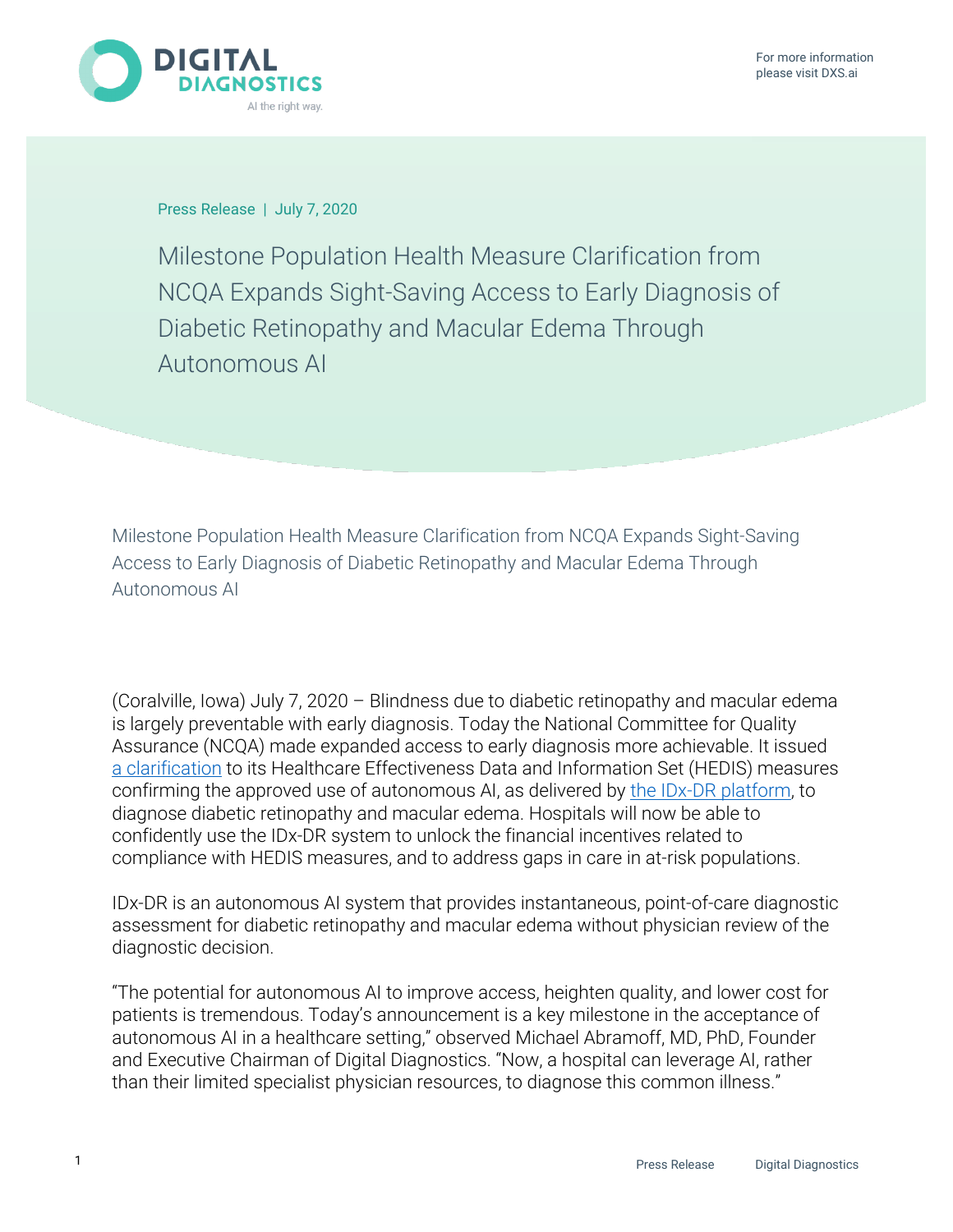

# Early Diagnosis: Preventing Blindness in At-Risk Populations

Expanding the use of autonomous AI in healthcare expands healthcare access in underserved communities and lowers the cost of care for all. Further, it allows specialized physicians to practice "top of license," reducing the amount of time they spend on routine tasks and enabling better triage of patients that need specialty care.

Preventing blindness is at the heart of both the IDx-DR system and the NCQA clarification; earlier diagnosis of more cases means more patients with diabetic retinopathy can keep their vision. More than 30 million Americans have diabetes, and [an estimated 60,000](https://jamanetwork.com/journals/jamaophthalmology/fullarticle/2523780) lose vision each year from diabetic retinopathy, a number that is heavily skewed towards minorities. If caught in its early stages, vision loss and blindness are almost entirely preventable, yet less than half of people with diabetes get regular eye exams. By incentivizing frontline healthcare providers to administer a diabetic retinopathy exam during a routine office visit, IDx-DR increases patient access to this potentially sightsaving exam.

## How does IDx-DR work?

Digital Diagnostics, a pioneering AI diagnostics company founded by ophthalmologist and computer scientist Dr. Michael Abramoff, developed IDx-DR, the first autonomous AI system ever to receive FDA authorization. The system diagnoses diabetic retinopathy and diabetic macular edema in a primary care setting without physician involvement in the diagnosis. It allows patients to avoid an additional visit to a specialist, which would require another trip to another doctor, another co-pay, and for some patients, a long wait for an appointment.

# IDx-DR Regulatory Timeline

Digital Diagnostics has worked in concert with patient and physician organizations as well as Federal agencies at every step of its journey toward expanding access to early diagnosis:

- Feb. 2018: IDx-DR receives "Breakthrough Device" designation from the FDA
- Apr. 2018: First time FDA authorizes an autonomous AI, IDx-DR, in any field of medicine, to be safe, efficient, and equitable.
- June 2018: Introduction of a temporary bridge coding I CPT® code 92250-TC for autonomous AI for diagnosing diabetic retinopathy and diabetic macular edema
- May 2019: AMA's CPT® Editorial Panel creates for the first time a CPT® category I code 9225X for autonomous AI, which makes a clinical decision without specialist review, to go into effect Jan 1, 2021
- Dec. 2019: American Diabetes Association updates its Standard of Diabetes Care to include autonomous AI for diabetic retinopathy.
- July 6, 2020: NCQA updates HEDIS measure language for comprehensive diabetes care to include autonomous AI.

###